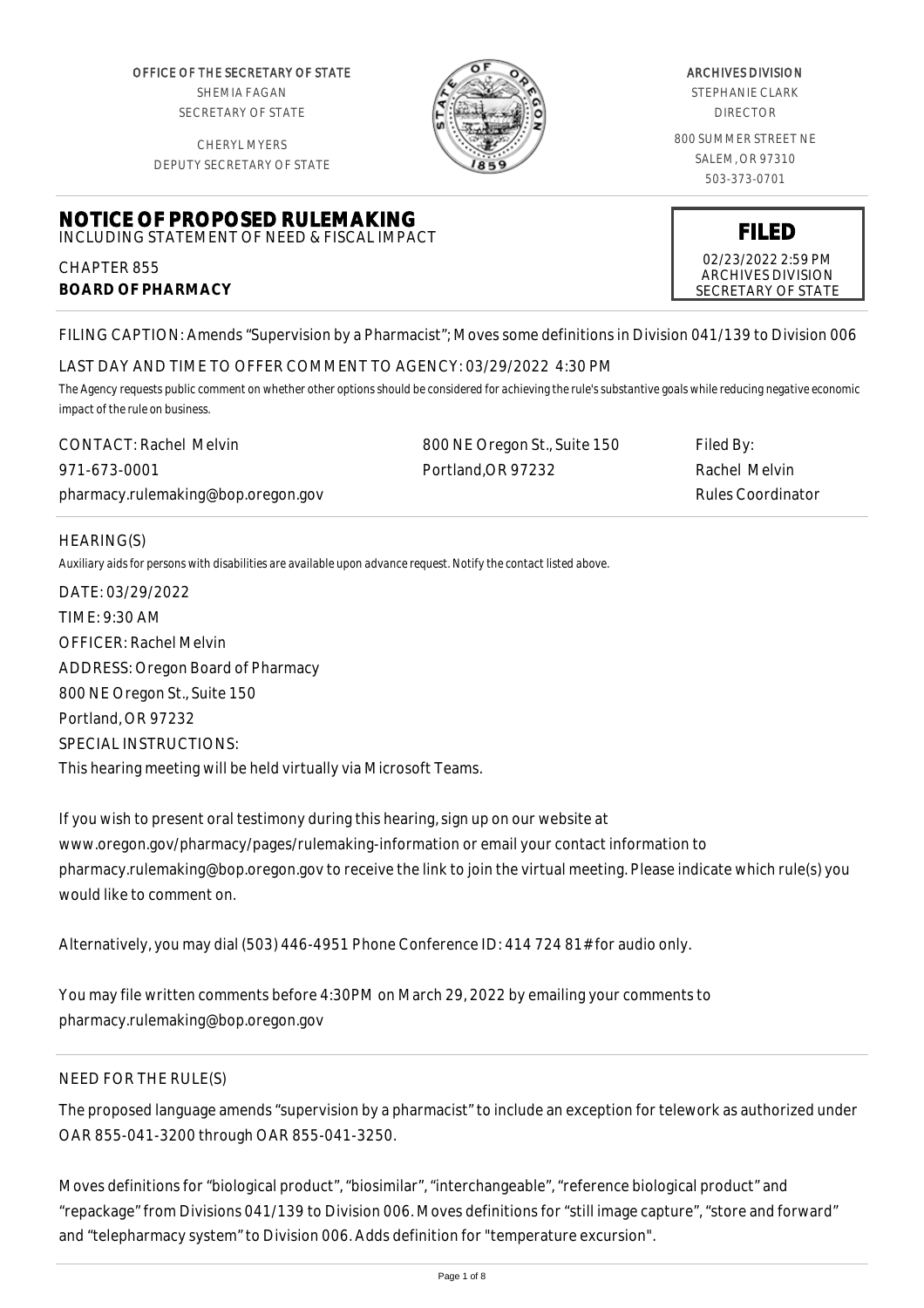None available.

# STATEMENT IDENTIFYING HOW ADOPTION OF RULE(S) WILL AFFECT RACIAL EQUITY IN THIS STATE

Amending the definition of "supervision by a pharmacist" will impact a licensees ability to work remotely. The ability to work remotely allows employers to hire licensees that do not live in their geographical region; thus, allowing employers to seek out more diverse employees; thus, it is anticipated that these rules will have some potential impact on racial equity. Adoption of this definition may positively impact all licensees throughout Oregon by allowing some work to be performed outside of a traditional brick and mortar pharmacy location, which may also increase employee performance and assist with work life balance. Reorganizing proposed rules may provide clarity, transparency and promote patient safety, no effects on racial equity are anticipated. Ensuring registrants and licensees are able to easily locate definitions will positively impact all Oregonians in all communities.

## FISCAL AND ECONOMIC IMPACT:

None anticipated.

## COST OF COMPLIANCE:

*(1) Identify any state agencies, units of local government, and members of the public likely to be economically affected by the rule(s). (2) Effect on Small Businesses: (a) Estimate the number and type of small businesses subject to the rule(s); (b) Describe the expected reporting, recordkeeping and administrative activities and cost required to comply with the rule(s); (c) Estimate the cost of professional services, equipment supplies, labor and increased administration required to comply with the rule(s).*

None anticipated.

# DESCRIBE HOW SMALL BUSINESSES WERE INVOLVED IN THE DEVELOPMENT OF THESE RULE(S):

Small businesses were not involved with the development of the proposed rule amendment.

# WAS AN ADMINISTRATIVE RULE ADVISORY COMMITTEE CONSULTED? NO IF NOT, WHY NOT?

A RAC was not consulted, board staff proposed rule amendments to ensure clarity.

# RULES PROPOSED:

855-006-0005, 855-041-1001, 855-139-0005

#### AMEND: 855-006-0005

RULE SUMMARY: Due to COVID-19, licensees need the ability to work remotely at a secured off-site, non- pharmacy location. The amended definition of "supervision by a pharmacist" permits a Pharmacist to supervise, direct and control the work of Interns and Certified Oregon Pharmacy Technicians who are not stationed within the same work area as the Pharmacist to work remotely at a secured off-site, non-pharmacy location. The proposed rule amendments would also reorganize and relocate some definitions currently in Division 041/139 to Division 006 which will streamline definitions and make the definitions easier to locate by registrants, licensees and the public. Adds a definition for "temperature excursion."

CHANGES TO RULE:

855-006-0005 Definitions ¶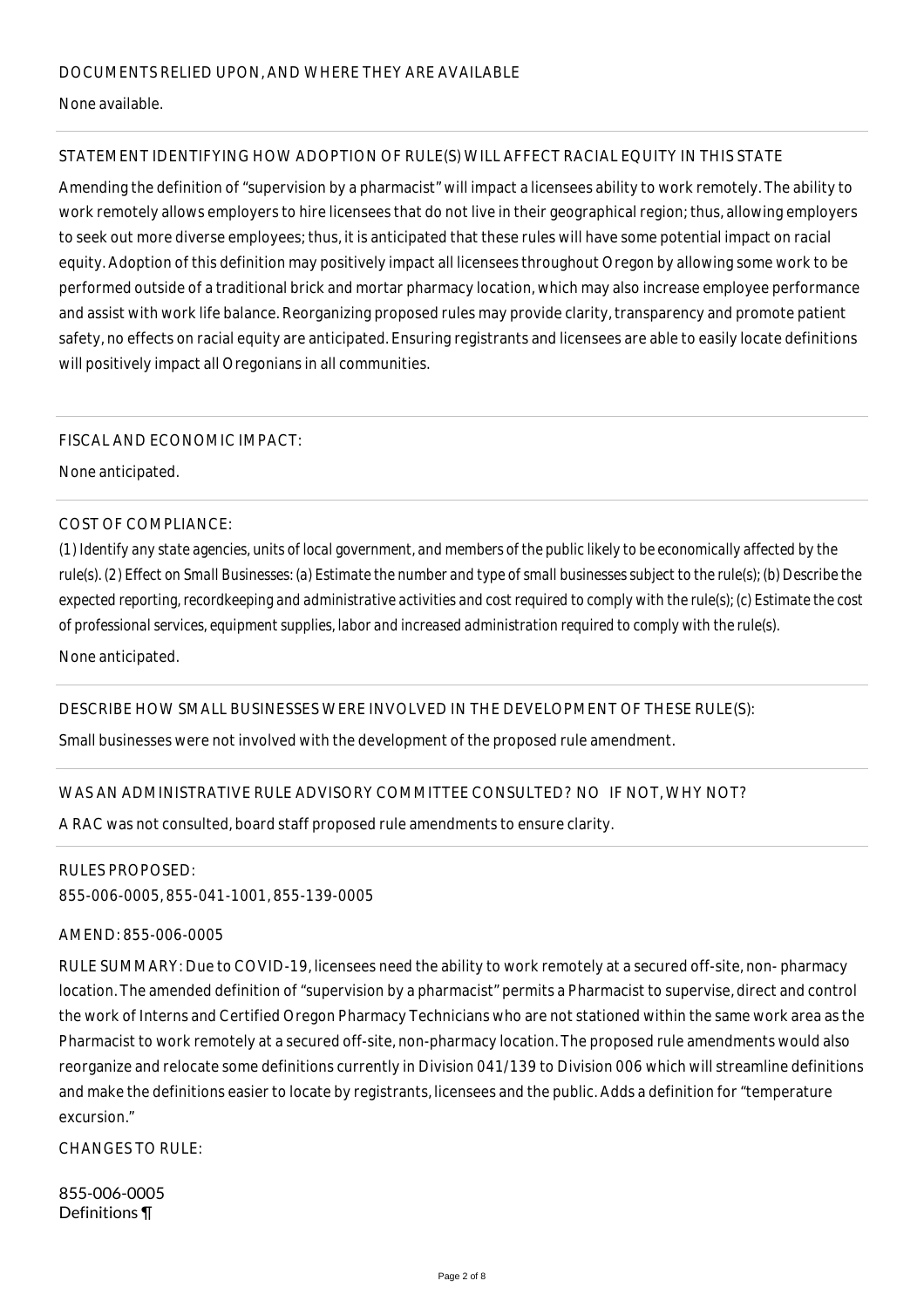As used in OAR Chapter 855:¶

(1) "Adulterated" has the same meaning as set forth in 21 USC 351 (v. 12/09/2021)¶

(2) "Alarm system" means a device or series of devices, which emit or transmit an audible or remote visual or electronic alarm signal, which is intended to summon a response.¶

(3) "Audiovisual communication system" means a continuously accessible, two-way audiovisual link that allows audiovisual communication in real-time and that prevents unauthorized disclosure of protected health information.¶

(4) "Biological product" means, with respect to the prevention, treatment or cure of a disease or condition of human beings, a virus, therapeutic serum, toxin, antitoxin, vaccine, blood, blood component, blood derivative, allergenic product, protein other than a chemically synthesized polypeptide, analogous products or arsphenamine or any other trivalent organic arsenic compound.¶

(5) "Biosimilar" product means a biological product licensed by the United States Food and Drug Administration pursuant to 42 USC 262(k)(3)(A)(i) (12/1/2021).¶

(6) "Board" means the Oregon Board of Pharmacy unless otherwise specified or required by the context.¶ (37) "Certified Oregon Pharmacy Technician" means a person licensed by the State Board of Pharmacy who assists the pharmacist in the practice of pharmacy pursuant to rules of the board and has completed the specialized education program pursuant to OAR 855-025-0005. Persons used solely for clerical duties, such as recordkeeping, cashiering, bookkeeping and delivery of medications released by the pharmacist are not considered pharmacy technicians.¶

(48) "Clinical Pharmacy Agreement" means an agreement between a pharmacist or pharmacy and a health care organization or a physician that permits the pharmacist to engage in the practice of clinical pharmacy for the benefit of the patients of the health care organization or physician.¶

(59) "Collaborative Drug Therapy Management" means the participation by a pharmacist in the management of drug therapy pursuant to a written protocol that includes information specific to the dosage, frequency, duration and route of administration of the drug, authorized by a practitioner and initiated upon a prescription order for an individual patient and:¶

(a) Is agreed to by one pharmacist and one practitioner; or¶

(b) Is agreed to by one or more pharmacists at a single pharmacy registered by the board and one or more practitioners in a single organized medical group, such as a hospital medical staff, clinic or group practice, including but not limited to organized medical groups using a pharmacy and therapeutics committee.¶

(610) "Compounding" means the preparation, mixing, assembling, packaging, or labeling of a drug or device:¶ (a) As the result of a practitioner's prescription drug order, or initiative based on the relationship between the practitioner, the pharmacist and the patient, in the course of professional practice; or¶

(b) For the purpose of, or as an incident to, research, teaching, or chemical analysis and not for sale or dispensing; or¶

(c) The preparation of drugs or devices in anticipation of prescription drug orders based on routine, regularly observed prescribing patterns.¶

(711) "Confidential Information" means any patient information obtained by a pharmacist or pharmacy.¶ (812) "Consulting Pharmacist" means a pharmacist that provides a consulting service regarding a patient medication, therapy management, drug storage and management, security, education, or any other pharmaceutical service.¶

 $(913)$  The "Container" is the device that holds the drug and that is or may be in direct contact with the drug. I (104) "Dispensing or Dispense" means the preparation and delivery of a prescription drug pursuant to a lawful order of a practitioner in a suitable container appropriately labeled for subsequent administration to or use by a patient or other individual entitled to receive the prescription drug.¶

(145) "Entry system" enables control of access to a secured area.

(16) "Interchangeable" means, in reference to a biological product, that the United States Food and Drug Administration has determined that a biosimilar product meets the safety standards set forth in 42 USC 262(k)(4) (12/01/2021).¶

(17) "Interpretation and evaluation of prescription orders" means the review of the order for therapeutic and legal correctness. Therapeutic review includes identification of the prescription drug ordered, its applicability and its relationship to the other known medications used by the patient and determination of whether or not the dose and time interval of administration are within accepted limits of safety. The legal review for correctness of the prescription order includes a determination that the order is valid and has not been altered, is not a forgery, is prescribed for a legitimate medical purpose, contains all information required by federal and state law, and is within the practitioner's scope of practice.¶

(128) "Labeling" means the process of preparing and affixing of a label to any drug container exclusive, however, of the labeling by a manufacturer, packer or distributor of a non-prescription drug or commercially packaged legend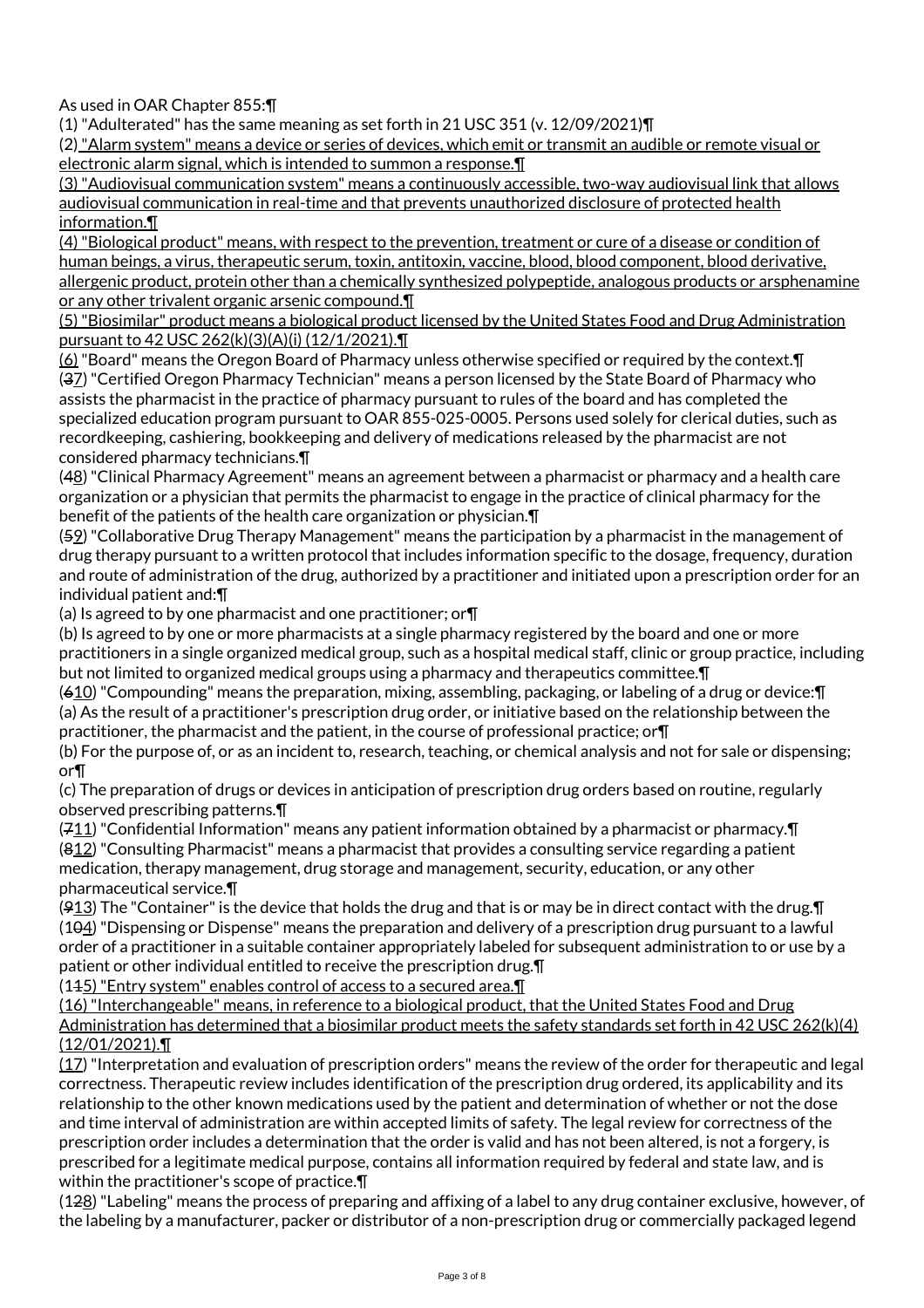drug or device.¶

(139) "Misbranded" has the same definition as set forth in 21 USC 352 (v. 12/09/2021).¶

(4420) "Monitoring of therapeutic response or adverse effect of drug therapy" means the follow up of the therapeutic or adverse effect of medication upon a patient, including direct consultation with the patient or his agent and review of patient records, as to result and side effect, and the analysis of possible interactions with other medications that may be in the medication regimen of the patient. This section shall not be construed to prohibit monitoring by practitioners or their agents.¶

(215) "Medication Therapy Management (MTM)" means a distinct service or group of services that is intended to optimize therapeutic outcomes for individual patients. Medication Therapy Management services are independent of, but can occur in conjunction with, the provision of a medication product.¶

(1622) "Nationally Certified Exam" means an exam that is approved by the board which demonstrates successful completion of a Specialized Education Program. The exam must be reliable, psychometrically sound, legally defensible and valid.¶

 $(4723)$  "Non-legend drug" means a drug which does not require dispensing by prescription and which is not restricted to use by practitioners only.¶

(4824) "Offering or performing of those acts, services, operations or transactions necessary in the conduct, operation, management and control of pharmacy" means, among other things:¶

(a) The creation and retention of accurate and complete patient records;¶

(b) Assuming authority and responsibility for product selection of drugs and devices;¶

(c) Developing and maintaining a safe practice setting for the pharmacist, for pharmacy staff and for the general public;¶

(d) Maintaining confidentiality of patient information.¶

(1925) "Official compendium" means the official United States Pharmacopeia <USP>, official National Formulary <NF> (USP 43-NF 38 v. 2021), official Homeopathic Pharmacopoeia of the United States <HPUS> (v. 2021), or any supplement to any of these. ¶

(206) "Oral Counseling" means an oral communication process between a pharmacist and a patient or a patient's agent in which the pharmacist obtains information from the patient (or agent) and the patient's pharmacy records, assesses that information and provides the patient (or agent) with professional advice regarding the safe and effective use of the prescription drug for the purpose of assuring therapeutic appropriateness.¶ (247) Participation in Drug Selection and Drug Utilization Review: \[

(a) "Participation in drug selection" means the consultation with the practitioner in the selection of the best possible drug for a particular patient.¶

(b) "Drug utilization review" means evaluating prescription drug order in light of the information currently provided to the pharmacist by the patient or the patient's agent and in light of the information contained in the patient's record for the purpose of promoting therapeutic appropriateness by identifying potential problems and consulting with the prescriber, when appropriate. Problems subject to identification during drug utilization review include, but are not limited to:¶

(A) Over-utilization or under-utilization;¶

(B) Therapeutic duplication;¶

(C) Drug-disease contraindications;¶

(D) Drug-drug interactions;¶

(E) Incorrect drug dosage;¶

(F) Incorrect duration of treatment;¶

(G) Drug-allergy interactions; and¶

(H) Clinical drug abuse or misuse.¶

(228) "Pharmaceutical Care" means the responsible provision of drug therapy for the purpose of achieving definite outcomes that improve a patient's quality of life. These outcomes include:¶

(a) Cure of a disease;¶

(b) Elimination or reduction of a patient's symptomatology;¶

(c) Arrest or slowing of a disease process; or¶

(d) Prevention of a disease or symptomatology.¶

(239) "Pharmacy Technician" means a person licensed by the State Board of Pharmacy who assists the pharmacist in the practice of pharmacy pursuant to rules of the board but has not completed the specialized education program pursuant to OAR 855-025-0012.¶

(2430) "Practice of clinical pharmacy" means:¶

(a) The health science discipline in which, in conjunction with the patient's other practitioners, a pharmacist provides patient care to optimize medication therapy and to promote disease prevention and the patient's health and wellness;¶

(b) The provision of patient care services, including but not limited to post-diagnostic disease state management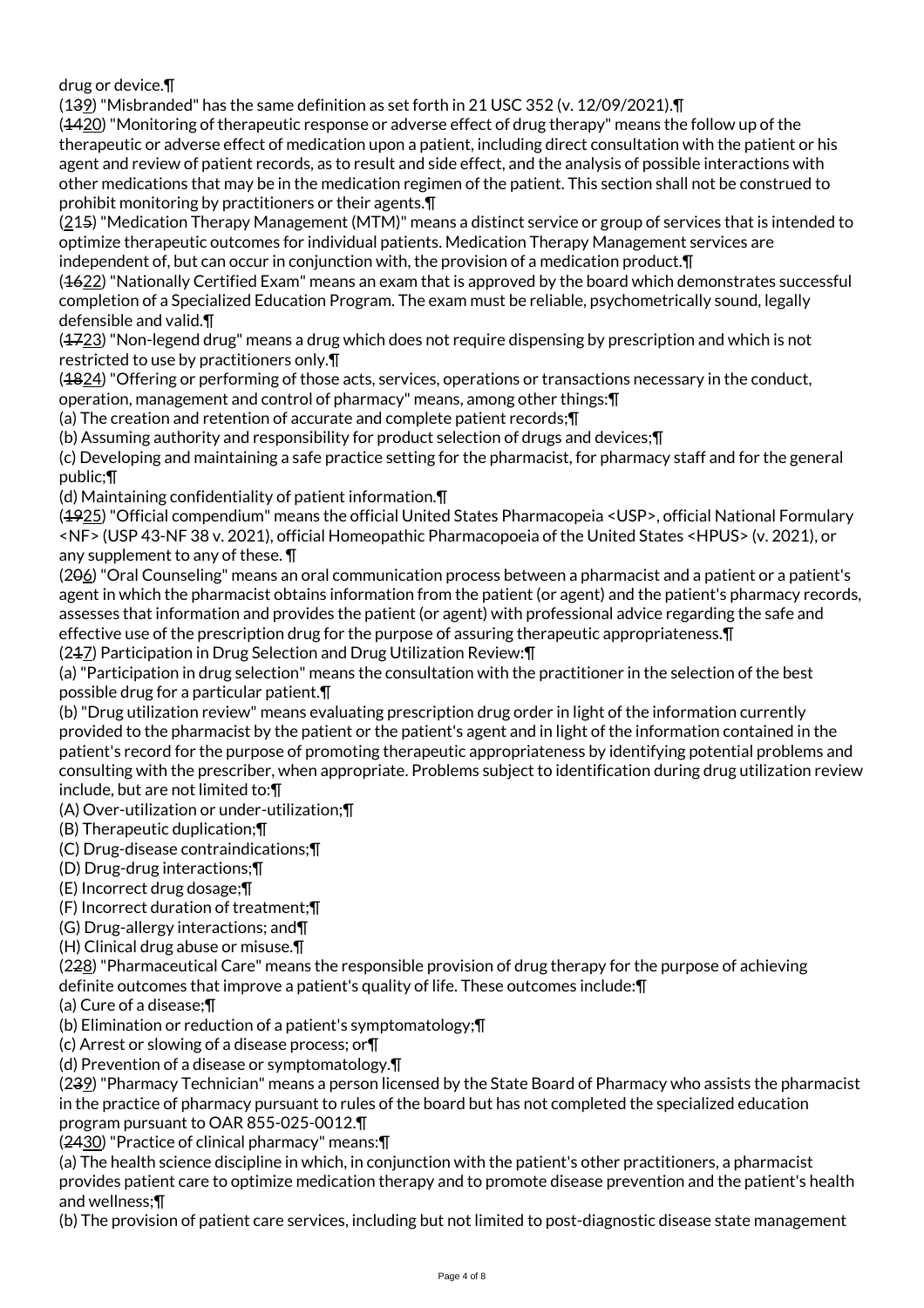services; and¶

(c) The practice of pharmacy by a pharmacist pursuant to a clinical pharmacy agreement.¶

(2531) "Practice of pharmacy" is as defined in ORS 689.005.¶

(326) "Prescription drug" or "legend drug" is as defined in ORS 689.005 and:¶

(a) Required by federal law, prior to being dispensed or delivered, to be labeled with "Rx only"; or¶

(b) Required by any applicable federal or state law or regulation to be dispensed on prescription only or is restricted to use by practitioners only.¶

(2733) "Prescription released by the pharmacist" means, a prescription which has been reviewed by the pharmacist that does not require further pharmacist intervention such as reconstitution or counseling.¶ (2834) "Prohibited conduct" means conduct by a licensee that:¶

(a) Constitutes a criminal act against a patient or client; or¶

(b) Constitutes a criminal act that creates a risk of harm to a patient or client.¶

(2935) "Proper and safe storage of drugs and devices and maintenance of proper records therefore" means housing drugs and devices under conditions and circumstances that:¶

(a) Assure retention of their purity and potency;¶

(b) Avoid confusion due to similarity of appearance, packaging, labeling or for any other reason;¶

(c) Assure security and minimize the risk of their loss through accident or theft;¶

(d) Accurately account for and record their receipt, retention, dispensing, distribution or destruction;¶

(e) Protect the health, safety and welfare of the pharmacist, pharmacy staff and the general public from harmful exposure to hazardous substances.¶

(306) "Quality Assurance Plan" is a written set of procedures to ensure that a pharmacy has a planned and systematic process for the monitoring and evaluation of the quality and appropriateness of pharmacy services and for identifying and resolving problems.¶

(317) "Reference biological product" means the biological product licensed pursuant to 42 USC 262(a) (12/01/2021) against which a biological product is evaluated in an application submitted to the United States Food and Drug Administration for licensure of a biological product as a biosimilar product or for determination that a biosimilar product is interchangeable.¶

(38) "Repackage" means the act of taking a drug from the container in which it was distributed by the manufacturer and placing it into a different container without further manipulation of the drug. I

(39) "Responsibility for advising, when necessary or when regulated, of therapeutic values, content, hazards and use of drugs and devices" means advice directly to the patient, either verbally or in writing as required by these rules or federal regulation, of the possible therapeutic response to the medication, the names of the chemicals in the medication, the possible side effects of major importance, and the methods of use or administration of a medication.¶

(3240) "Specialized Education Program" means;¶

(a) A program providing education for persons desiring licensure as pharmacy technicians that is approved by the board and offered by an accredited college or university that grants a two-year degree upon successful completion of the program; or¶

(b) A structured program approved by the board and designed to educate pharmacy technicians in one or more specific issues of patient health and safety that is offered by:¶

(A) An organization recognized by the board as representing pharmacists or pharmacy technicians;¶

(B) An employer recognized by the board as representing pharmacists or pharmacy technicians; or¶

(C) A trade association recognized by the board as representing pharmacies.¶

(341) "Still image capture" means a specific image captured electronically from a video or other image capture device.¶

(42) "Store and forward" means a video or still image record which is saved electronically for future review.¶

(43) "Supervision by a pharmacist" means being stationed within the same work area, except as authorized under OAR 855-041-3200 through OAR 855-041-3250, as the pharmacy technician or certified Oregon pharmacy technician being supervised, coupled with the ability to control and be responsible for the pharmacy technician or certified Oregon pharmacy technician's action. During the declared public health emergency timeframe related to the 2020 COVID-19 pandemic, "supervision by a pharmacist" means pharmacist monitoring of a pharmacy technician or intern being supervised, coupled with the ability to control and be responsible for the technician or interns actions and for the following remote processing functions only: prescription or order entry, other data entry, and insurance processing of prescriptions and medication orders. ¶

(344) "Surveillance system" means a system of video cameras, monitors, recorders, and other equipment used for surveillance.¶

(45) "Telepharmacy system" means a system of telecommunications technologies that enables monitoring, documenting and recording of the delivery of pharmacy services at a remote location by an electronic method which must include the use of audio and video, still image capture, and store and forward.¶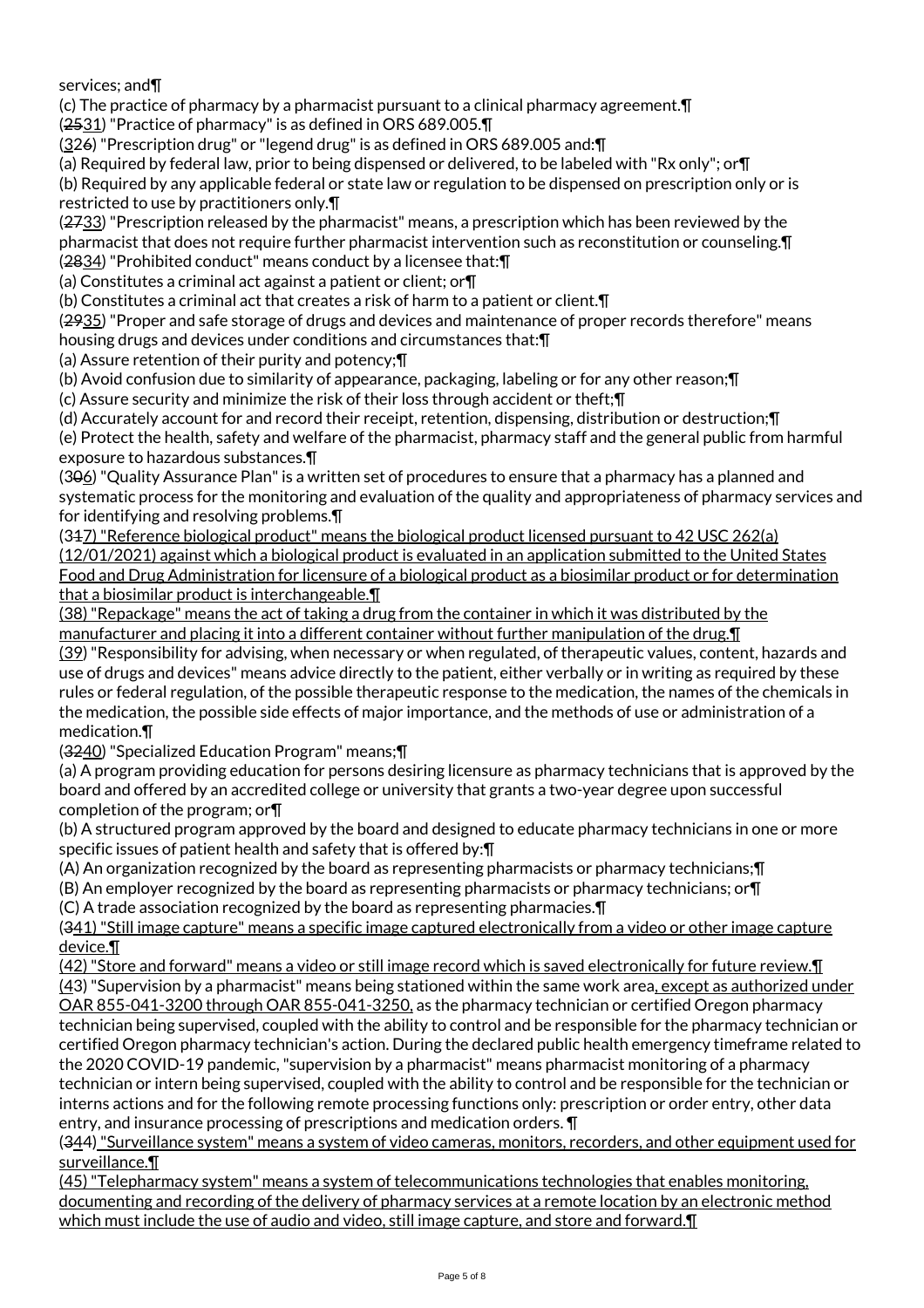(46) "Temperature excursion" means an event in which a drug is exposed to a temperature outside of the manufacturer's required storage conditions. If the drug's manufacturer does not include required storage conditions, "temperature excursion" means an event in which a drug is exposed to a temperature outside of that required in an official compendium to ensure that the drug identity, strength, quality, and purity are not adversely affected.¶

(47) "Therapeutic substitution" means the act of dispensing a drug product with a different chemical structure for the drug product prescribed under circumstances where the prescriber has not given clear and conscious direction for substitution of the particular drug for the one which may later be ordered.¶

(3548) "Verification" means the confirmation by the pharmacist of the correctness, exactness, accuracy and completeness of the acts, tasks, or functions performed by an intern or a pharmacy technician or a certified Oregon pharmacy technician.

Statutory/Other Authority: ORS 689.205

Statutes/Other Implemented: ORS 689.151, ORS 689.155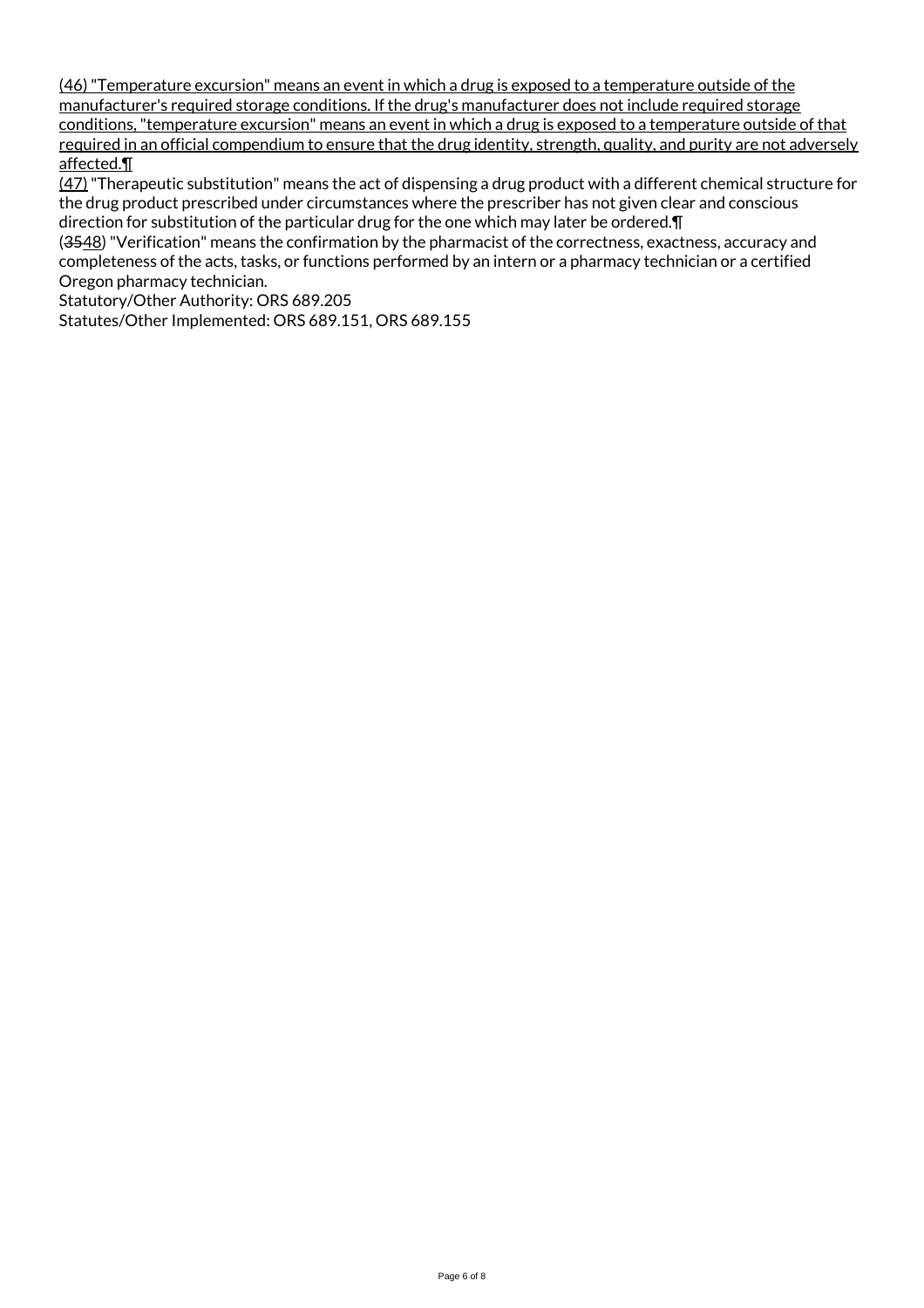### AMEND: 855-041-1001

RULE SUMMARY: The proposed amendments relocate some definitions in Division 041 to Division 006 which will streamline definitions and make the definitions easier to locate by registrants, licensees and the public.

CHANGES TO RULE:

855-041-1001 Definitions ¶

(1) "Biological product" means, with respect to the prevention, treatment or cure of a disease or condition of human beings, a virus, therapeutic serum, toxin, antitoxin, vaccine, blood, blood component, blood derivative, allergenic product, protein other than a chemically synthesized polypeptide, analogous products or arsphenamine or any other trivalent organic arsenic compound.¶

(2) "Biosimilar" product means a biological product licensed by the United States Food and Drug Administration pursuant to 42 USC 262(k)(3)(A)(i) (12/1/2021).¶

(3) "Drug room" is a drug storage area registered with the board which is secure and lockable.¶

(4) "Interchangeable" means, in reference to a biological product, that the United States Food and Drug Administration has determined that a biosimilar product meets the safety standards set forth in 42 USC 262(k)(4) (12/01/2021).¶

(5) "Reference biological product" means the biological product licensed pursuant to 42 USC 262(a) (12/01/2021) against which a biological product is evaluated in an application submitted to the United States Food and Drug Administration for licensure of a biological product as a biosimilar product or for determination that a biosimilar product is interchangeable.¶

(6) "Repackage" means the act of taking a drug from the container in which it was distributed by the manufacturer and placing it into a different container without further manipulation of the drug"Drug room" is a drug storage area registered with the board which is secure and lockable.

Statutory/Other Authority: ORS 689.205, ORS 689.522 Statutes/Other Implemented: ORS 689.155, ORS 689.522